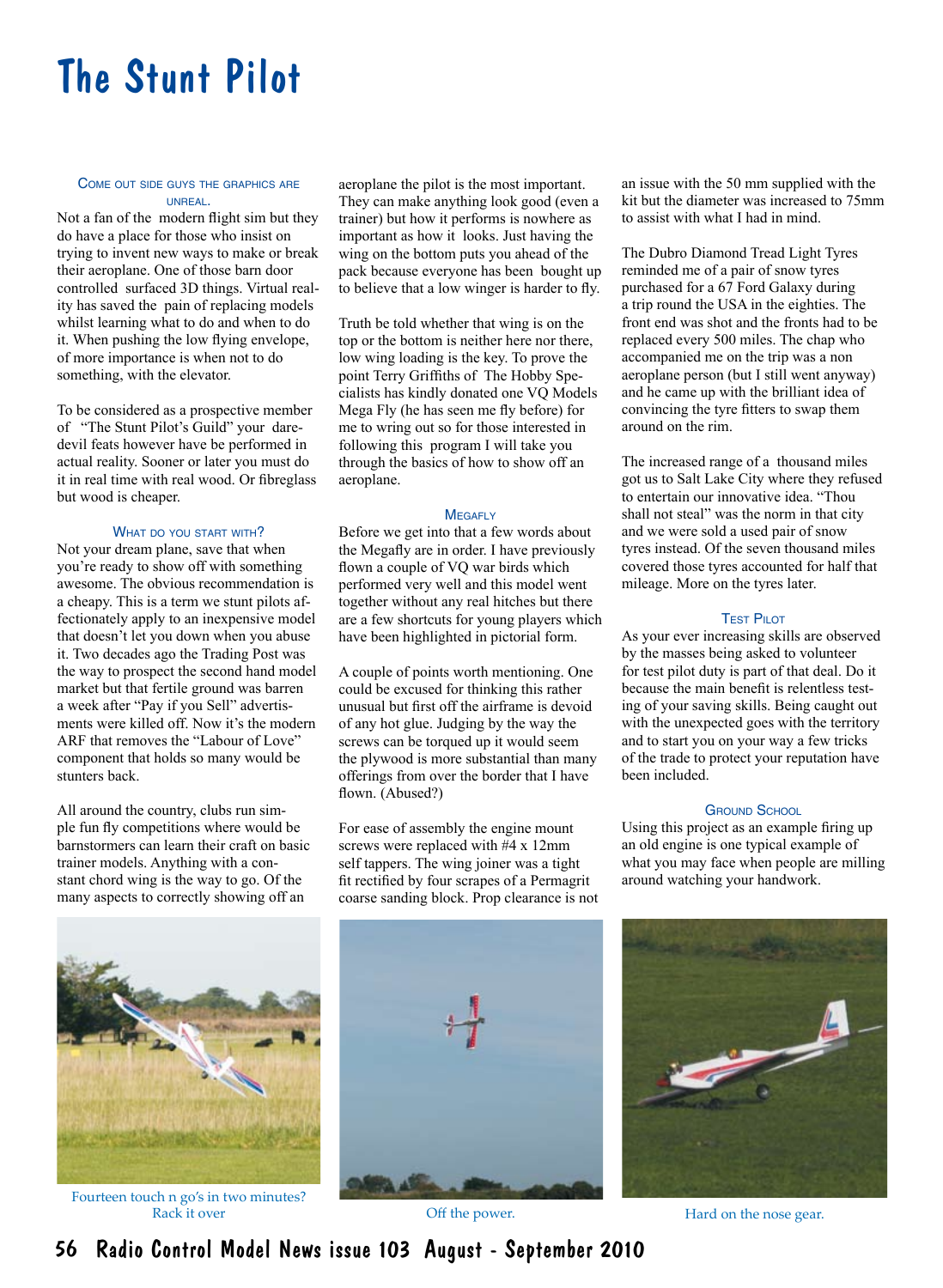Achieving the no trim needed test flight (many a reviewer's claim to fame) has never happened for me. Standing behind the model is a reliable way to get pretty close though. Works for me. Ailerons back the front is an easy mistake and even though I have managed to land a few, standing behind the model and saying it out loud is gold.

The VMAX 46 engine had not been run for four years and it would crank over but not fire. Remove the needle, open up to full throttle then pump fuel though to flush out the jet. Then remove the plug and fill the cylinder with fuel and crank it over with the starter to blow all the fuel out. Re-install the needle and glo-plug then start her up.





Commence looping now. Avoid digging up worms by making the first half bigger. Fifteen loops a minute is on the money.





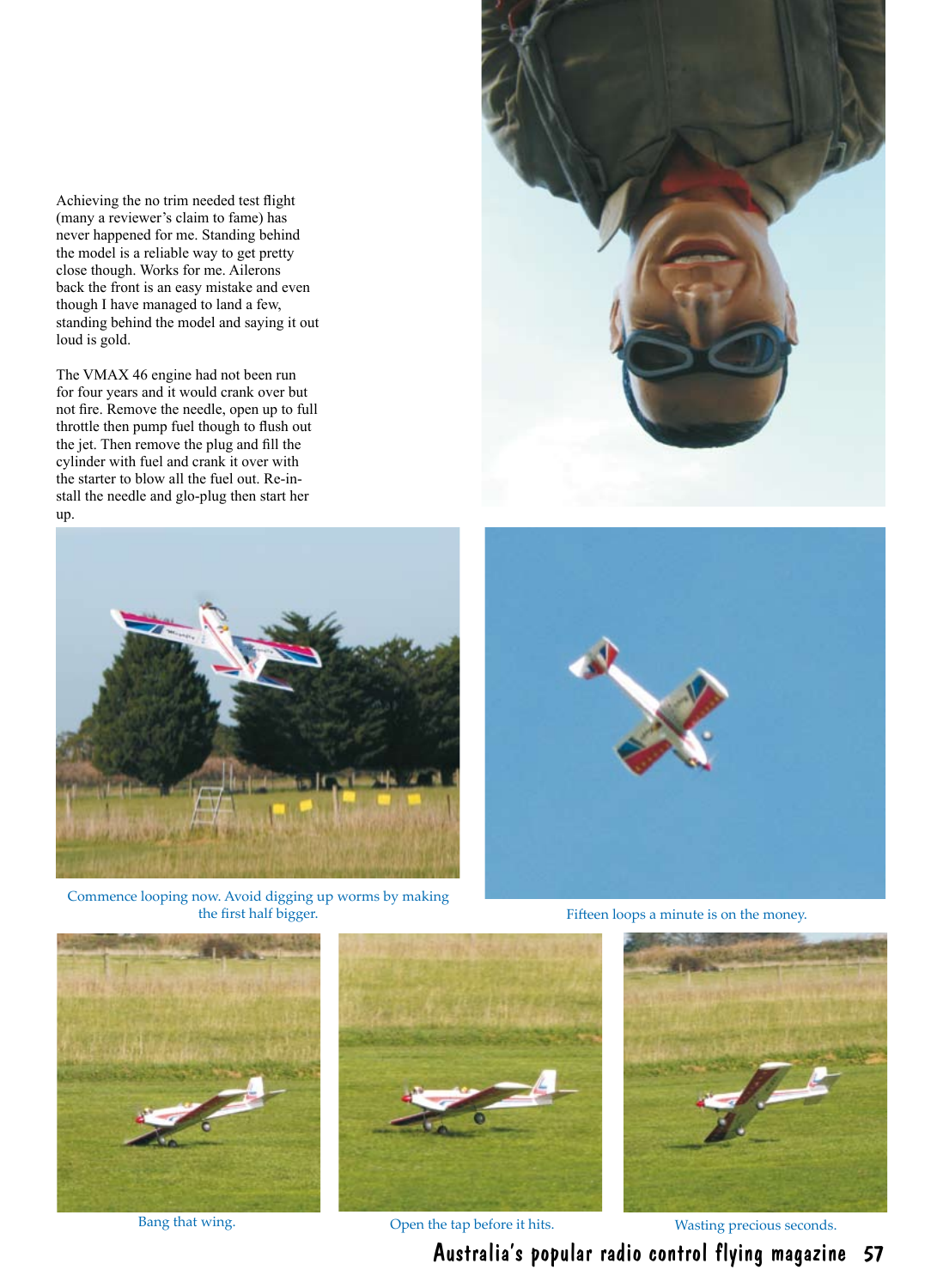Works every time and you look like a hero. Checking the clunk line isn't hard up against the rear of the tank is a must before taking off. Hold the model vertical and shake it around listening for the clunk. If it doesn't well there is just enough fuel in the line to get airborne. With a good gloplug, a reliable supply of fresh fuel and the correct needle setting one can rely on the glo engine to keep on running.

Recently my reputation took a hammering by a delightful little C182 whose motive power was furnished by a battery. "Is it charged?" "Yes" was the answer and a few seconds after take off the power quit and before something not printable in this publication was uttered it tip stalled and went in. The culprit? One dud cell. The question should have been "Is the battery is any good?"

Regardless of the answer a thirty second full power run should be on your test flight checklist.

# **STUNT PILOT SCHOOL**

Here are three events that can be run as a simple fun comp. "Don't like competition" I hear you say." Well it's not for everyone but these little impromptu comps are the fastest way to improve your flying. keep it small and just compete with a mate or against yourself. All that's needed is a stop watch.



Best rate for thirty second climb and glide.

> Hold it off as long as you can. My score was 2 minutes 37 seconds.







Lower a wing just before it hits. (Low wingers only)



It's too late now



The inverted landing. A sure fire way to test the glue bond on the fire-wall. No worms were hurt during the making of this article.

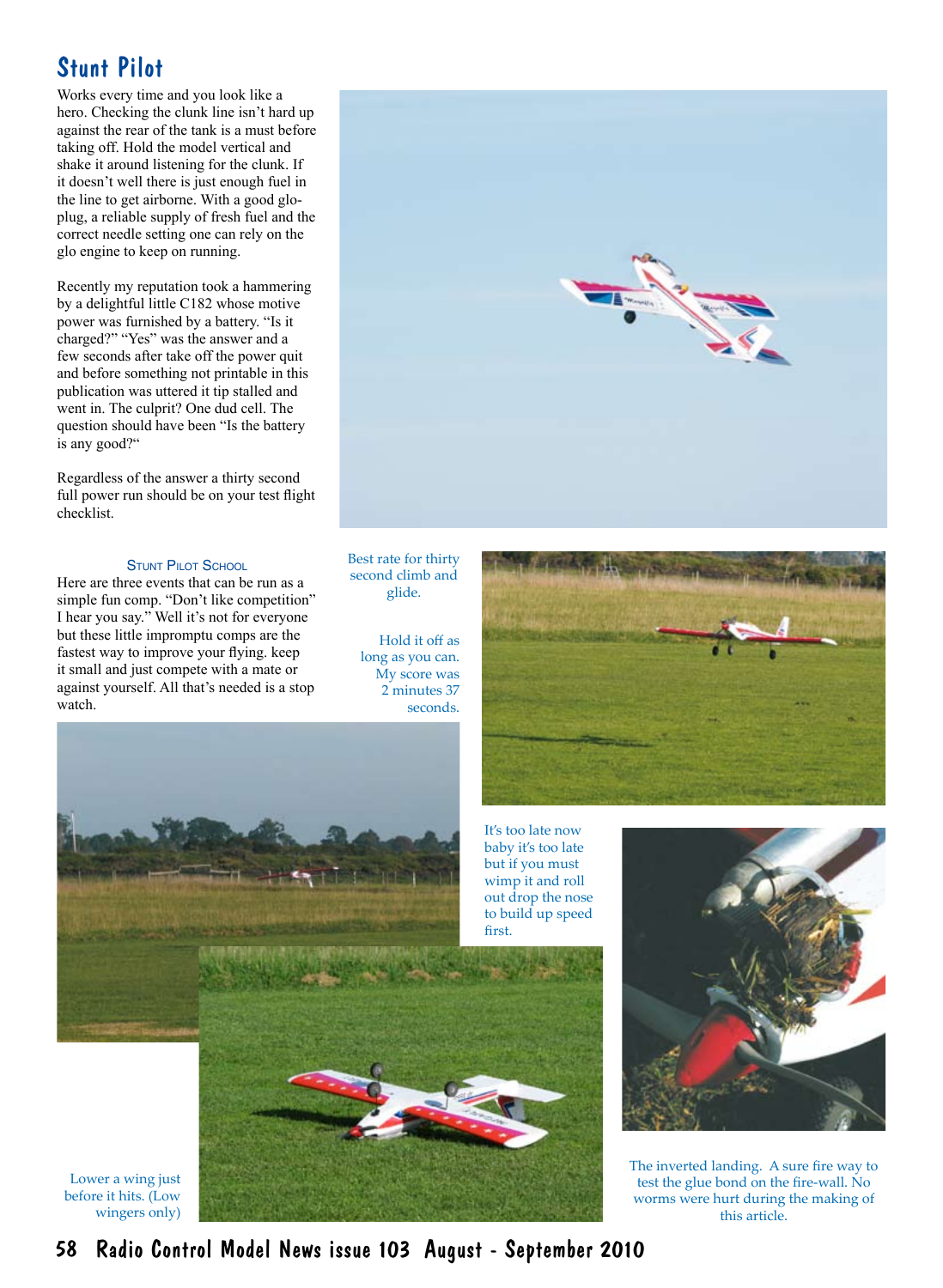# Loops

The most loops in two minutes wins. Hold the model at full power and start the watch upon release. This teaches one to take off with the needle valve on a slightly rich setting.

When it's windy you learn to flatten out the bottom and tighten the top to prevent drifting backwards. Save that skill for an aerobatic comp because the increased loop diameter takes longer so don't do it. After the wheels leave the ground count to ten then pull the stick back.

The Megafly will do fifteen loops a minute.

## Climb and glide

A thirty second engine run is more than enough for most 46 powered jobs to bust the standard 400 foot ceiling height restriction so check the local laws before going vertical and scan the horizon too for any incoming spam cans. Hold the model at full power and start the watch upon release. At the top the engine must cut out and the watch stops when the wheels touch. Novice pilots can have the engine idle but this practice does open the door for the fast idle setting at altitude.

To negate the myth that a high wing glides better than a low wing hotshots do the last round inverted. If your model sports a flat bottom wing and somehow wins first place take up gliding. You were born a natural. To make it more interesting in the Hot Shot Division deducting one second for every

The wrong way to line up ailerons.





A better way.



The safest way to check control directions.



Left aileron is low.

A gentle tug on the hinges.



Australia's popular radio control flying magazine 59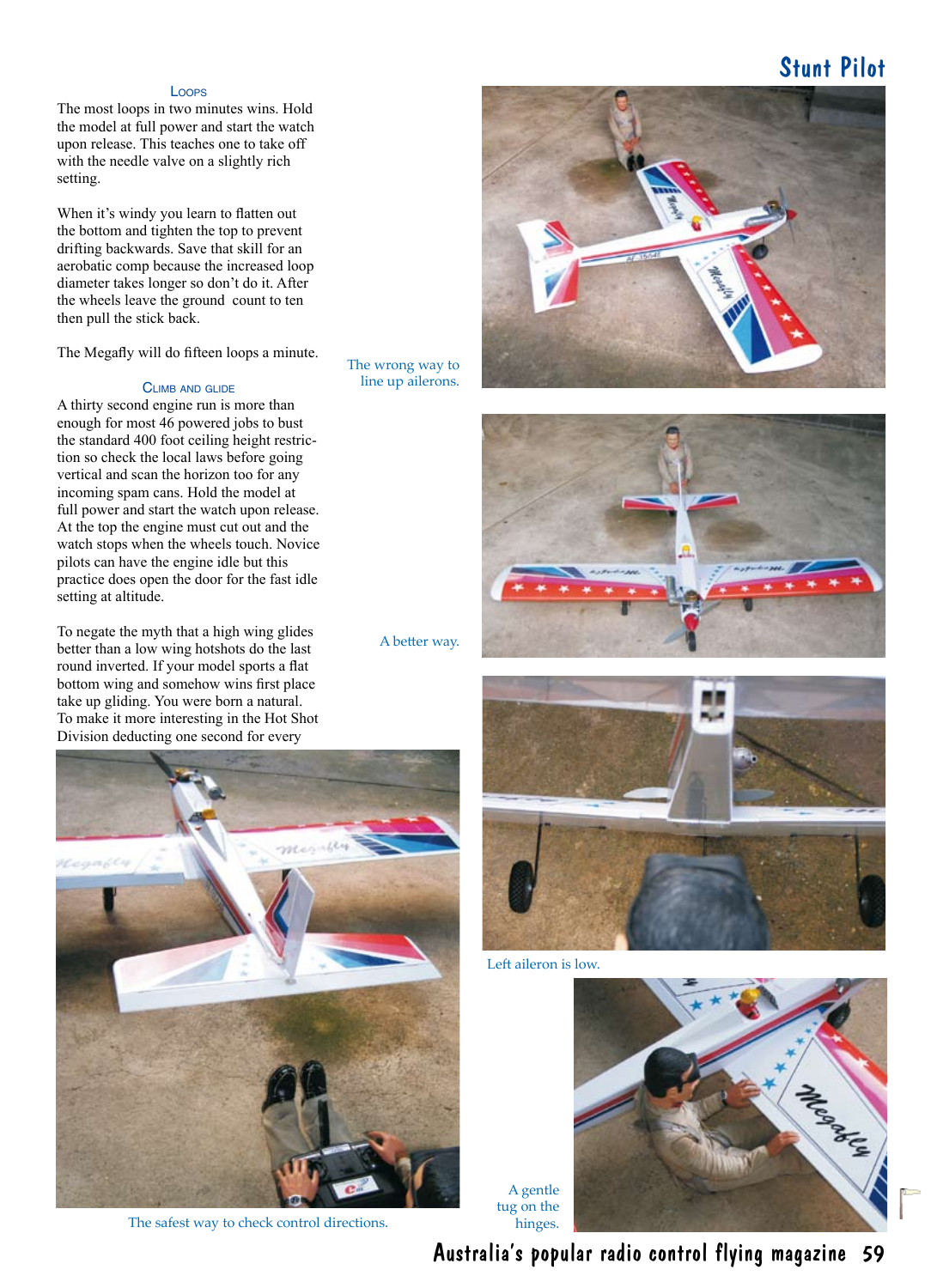

Was that battery charged? At least a glo engine gives an inkling it is going to stop.



Shake the model and listen for that clunk, most important!



Remove the plug fill the cylinder with fuel and spin it over. Be careful, if it makes your eyes water that's bad.

centre of the strip livens things up even more .

The watch stops when the model starts to roll out from inverted but that practice is for wimps and those who paid far too much for their A.R.F. I mean really, any self respecting show off would land the thing inverted.

If the engine is mounted upright this will test the glue joint of the fire-wall. Smarties who read this and swing the engine around ninety degrees to gain an advantage will find the quality of metal in the carburettor will be tested. Inverted landings can be tough on the needle valve. Speaking of the needle, the setting that got you through the loops should be the go here too.

The VMAX 46 was propped with an 11x8 APC at 10,000 rpm. Keeps the noise level

A full power run up for thirty seconds may save your reputation.



Remove the needle and flush the jet through.<br>
Remove the needle and flush the jet through.



60 Radio Control Model News issue 103 August - September 2010